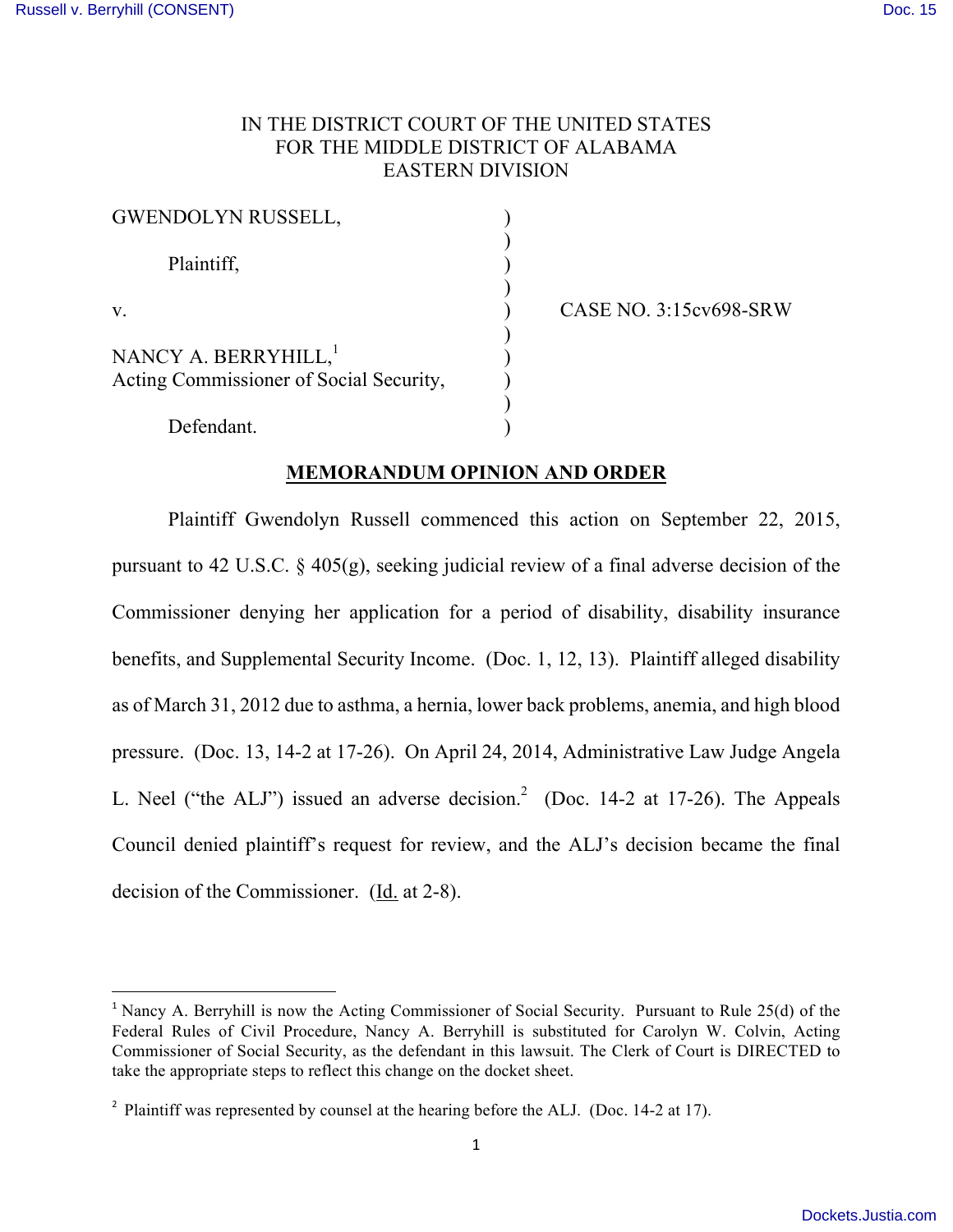In the instant appeal, the plaintiff requests that the court remand this cause to the Commissioner under either sentence four or sentence six of  $\S 405(g)$ . (Doc. 12). This case is ripe for review pursuant to 42 U.S.C. §§ 405(g), 1383(c)(3). The parties have consented to entry of final judgment by the Magistrate Judge. See 28 U.S.C. § 636(c). (Doc. 6, 7). For the reasons stated herein, and based upon its review of the record, the court finds that the Commissioner's decision is due to be affirmed. Plaintiff also moves for an award of reasonable attorney's fees pursuant to the Equal Access to Justice Act, 28 U.S.C. § 241(d) and for an extension of time to file an application for 42 U.S.C. § 406(b) attorney's fees. (Doc. 12 at 10). Because the Commissioner's decision is affirmed, the motions will be denied.

#### **STANDARD OF REVIEW**

The court's review of the Commissioner's decision is narrowly circumscribed. The function of this court is to determine whether the decision of the Commissioner is supported by substantial evidence and whether proper legal standards were applied. Richardson v. Perales, 402 U.S. 389, 390 (1971); Wilson v. Barnhart, 284 F.3d 1219, 1221 (11th Cir. 2002). This court must "scrutinize the record as a whole to determine if the decision reached is reasonable and supported by substantial evidence." Bloodsworth v. Heckler, 703 F.2d 1233, 1239 (11th Cir. 1983). Substantial evidence is "such relevant evidence as a reasonable person would accept as adequate to support a conclusion." Id. It is "more than a scintilla, but less than a preponderance." Id. A reviewing court "may not decide facts anew, reweigh the evidence, or substitute [its] decision for that of the [Commissioner]." Dyer v. Barnhart, 395 F.3d 1206, 1210 (11th Cir. 2005). In other words,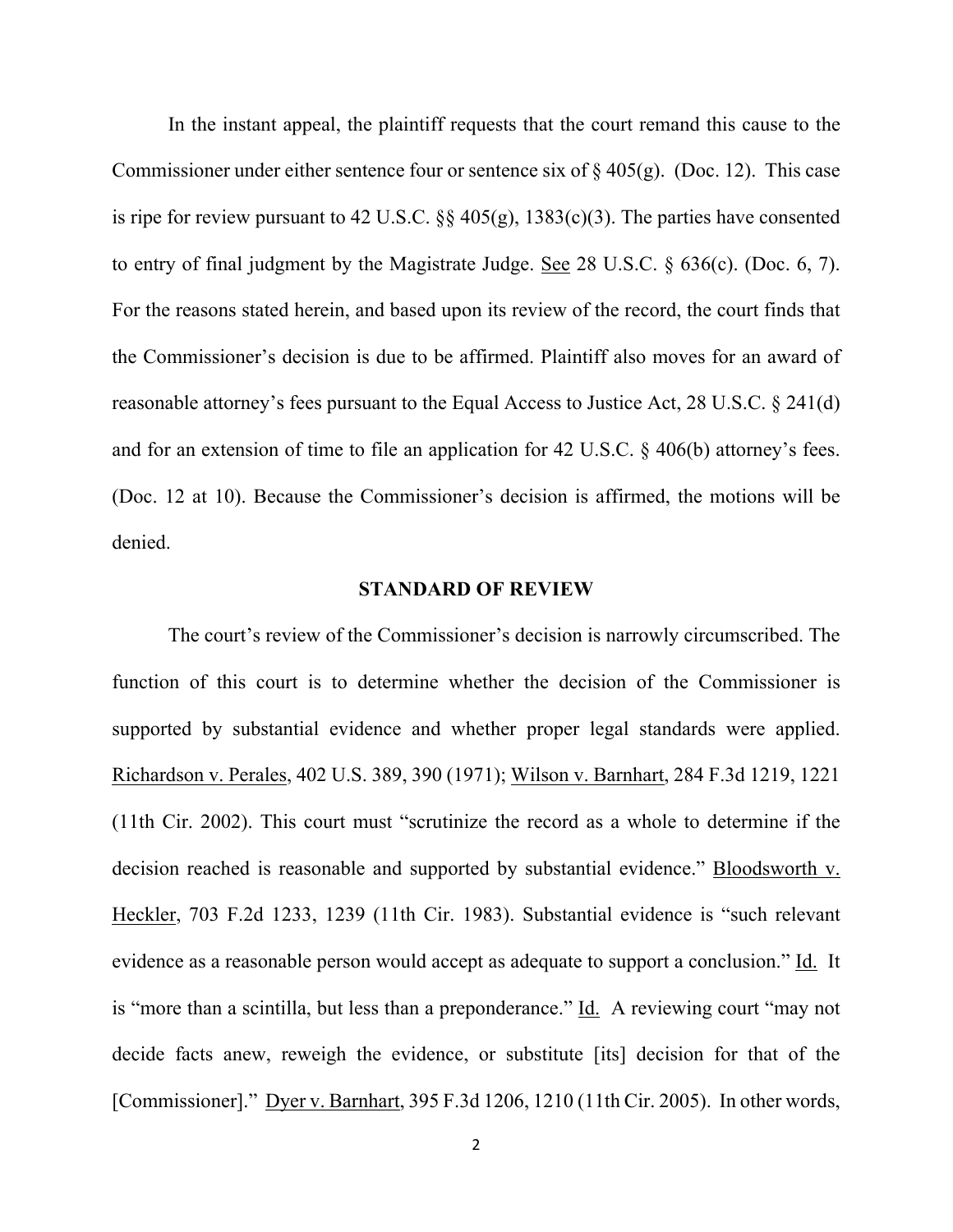this court is prohibited from reviewing the Commissioner's findings of fact *de novo*, even where a preponderance of the evidence supports alternative conclusions.

While the court must uphold factual findings that are supported by substantial evidence, it reviews the ALJ's legal conclusions *de novo* because no presumption of validity attaches to the ALJ's determination of the proper legal standards to be applied. Davis v. Shalala, 985 F.2d 528, 531 (11th Cir. 1993). If the court finds an error in the ALJ's application of the law, or if the ALJ fails to provide the court with sufficient reasoning for determining that the proper legal analysis has been conducted, it must reverse the ALJ's decision. Cornelius v. Sullivan, 936 F.2d 1143, 1145-46 (11th Cir. 1991).

To qualify for disability benefits and establish his or her entitlement for a period of disability, a claimant must be disabled as defined by the Social Security Act and the Regulations promulgated thereunder. The Regulations define "disabled" as "the inability to do any substantial gainful activity by reason of any medically determinable physical or mental impairment which can be expected to result in death or which has lasted or can be expected to last for a continuous period of not less than twelve (12) months." 20 C.F.R. § 404.1505(a). To establish an entitlement to disability benefits, a claimant must provide evidence about a "physical or mental impairment" that "must result from anatomical, physiological, or psychological abnormalities which can be shown by medically acceptable clinical and laboratory diagnostic techniques." 20 C.F.R. § 404.1508.

The Regulations provide a five-step process for determining whether a claimant is disabled. 20 C.F.R.  $\frac{6}{9}$  404.1520(a)(4)(i-v). The Commissioner must determine in sequence:

(1) whether the claimant is currently employed;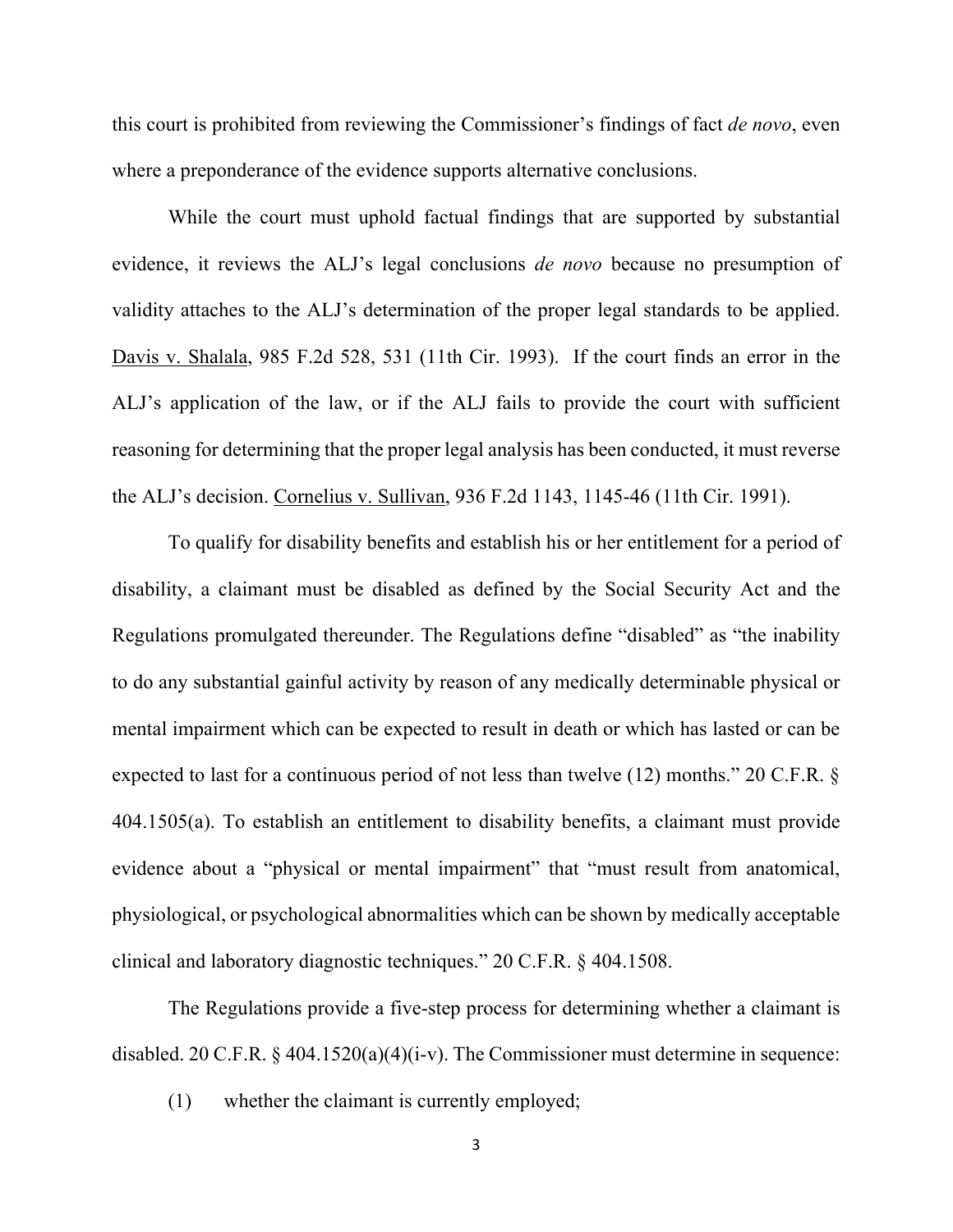- (2) whether the claimant has a severe impairment;
- (3) whether the claimant's impairment meets or equals an impairment listed by the Commissioner;
- (4) whether the claimant can perform his or her past work; and
- (5) whether the claimant is capable of performing any work in the national economy.

Pope v. Shalala, 998 F.2d 473, 477 (7th Cir. 1993) (citing to a formerly applicable C.F.R. section), overruled on other grounds by Johnson v. Apfel, 189 F.3d 561, 562-63 (7th Cir. 1999); accord McDaniel v. Bowen, 800 F.2d 1026, 1030 (11th Cir. 1986). The sequential

analysis goes as follows:

Once the claimant has satisfied steps One and Two, she will automatically be found disabled if she suffers from a listed impairment. If the claimant does not have a listed impairment but cannot perform her work, the burden shifts to the [Commissioner] to show that the claimant can perform some other job.

Pope, 998 F.2d at 477; accord Foote v. Chater, 67 F.3d 1553, 1559 (11th Cir. 1995). The Commissioner must further show that such work exists in the national economy in significant numbers. Id.

#### **DISCUSSION**

In her written decision, the ALJ concluded that the plaintiff suffers from the severe impairments of obesity, multilevel degenerative disc disease of the cervical spine, lumbago, asthma, and a ventral hernia, and that the plaintiff does not have an impairment or combination of impairments that meet or medically equal a listed impairment. (Doc. 14-2 at 20-21). The ALJ made the following RFC determination: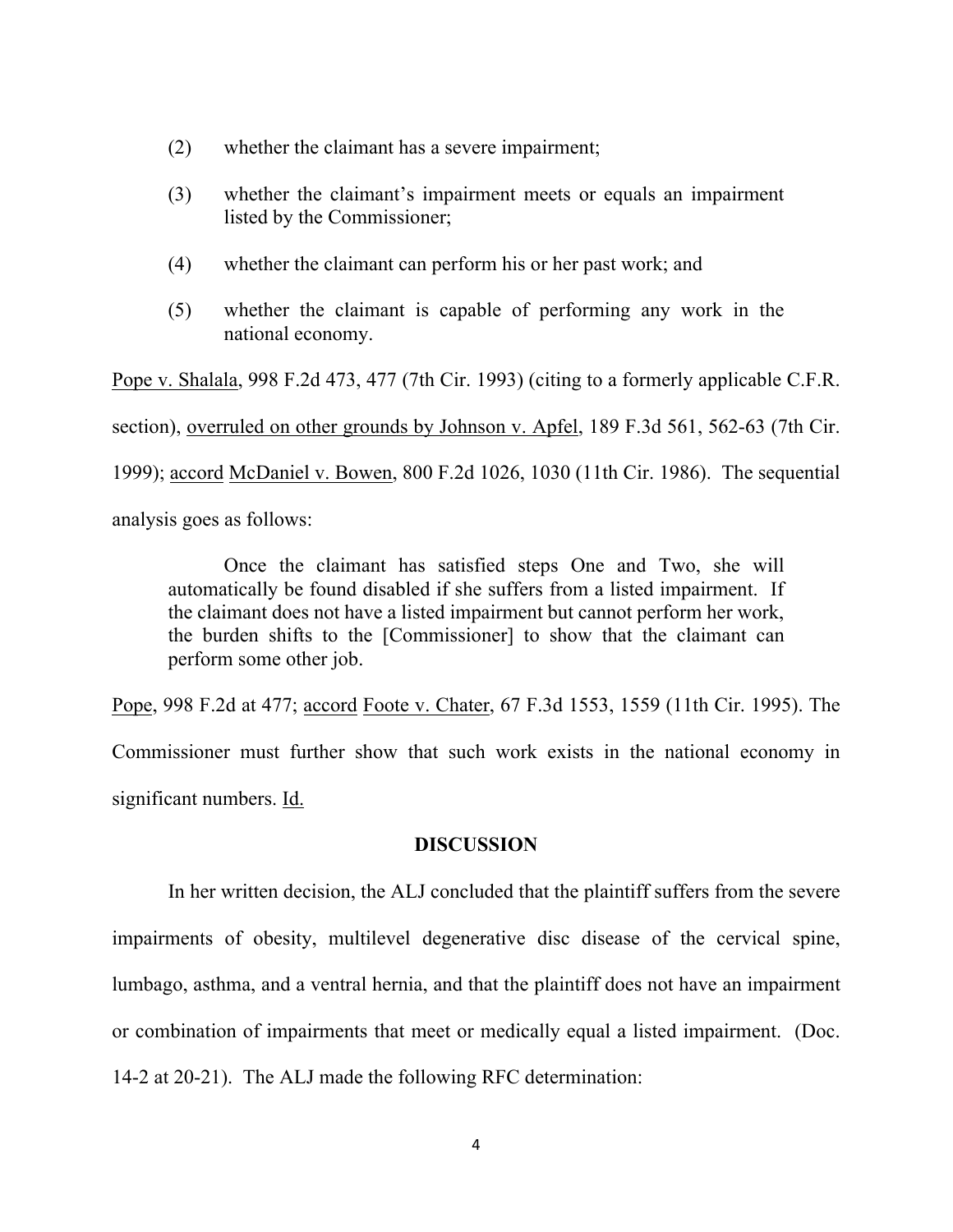[T]he claimant has the [RFC] to perform light work … [she] is able to lift / carry twenty pounds occasionally, ten pounds frequently. The claimant is able to sit, stand and walk for six hours each out of an eight hour workday, alternating positions at will. The claimant must avoid overhead work activity. The claimant must avoid climbing, balancing, stooping, kneeling, and crawling. The claimant must avoid work at unprotected heights and work around hazardous, moving mechanical parts. The claimant must avoid operating a motor vehicle. The claimant must avoid exposure to humidity and temperature extremes. The claimant must avoid exposure to pulmonary irritants, such as fumes and gases and work in poorly ventilated areas. Mentally, the claimant is limited to performing simple, routine and repetitive tasks [such] as making simple, work-related decisions.

(Id. at 22). At steps four and five the ALJ determined that, while the plaintiff cannot perform her past work, the plaintiff can perform other jobs that exist in sufficient numbers in the national economy – that is, ticket seller, mail clerk, and garment sorter. (Doc. 14-2 at 25-26). See also DICTIONARY OF OCCUPATIONAL TITLES ("DOT") (4th ed. 1991) § 211.467-030, 1991 WL 671853 (ticket seller); DOT (4th ed. 1991) § 209.687-026, 1991 WL 671813 (mail clerk); DOT (4th ed. 1991) § 222.687-014, 1991 WL 672131 (garment sorter). The ALJ's fifth step findings resulted in a determination that the plaintiff is "not disabled." (Id.).

The ALJ reached her conclusions at the fifth step "[b]ased on the testimony of the vocational expert." (Id. at 26). In addition to the ALJ's reliance on the vocational expert's ("VE") testimony, the ALJ's written decision references the DOT. ( $Id$  at 25-26). In making a disability determination at step five, the Commissioner is required to rely "primarily on the DOT … for information about the requirements of work in the national economy." SSR 00-4p, 2000 WL 1898704, at \*2 (Dec. 4, 2000). The ALJ may elicit a VE's testimony to supplement or clarify the DOT. Id. In this case, while the ALJ's written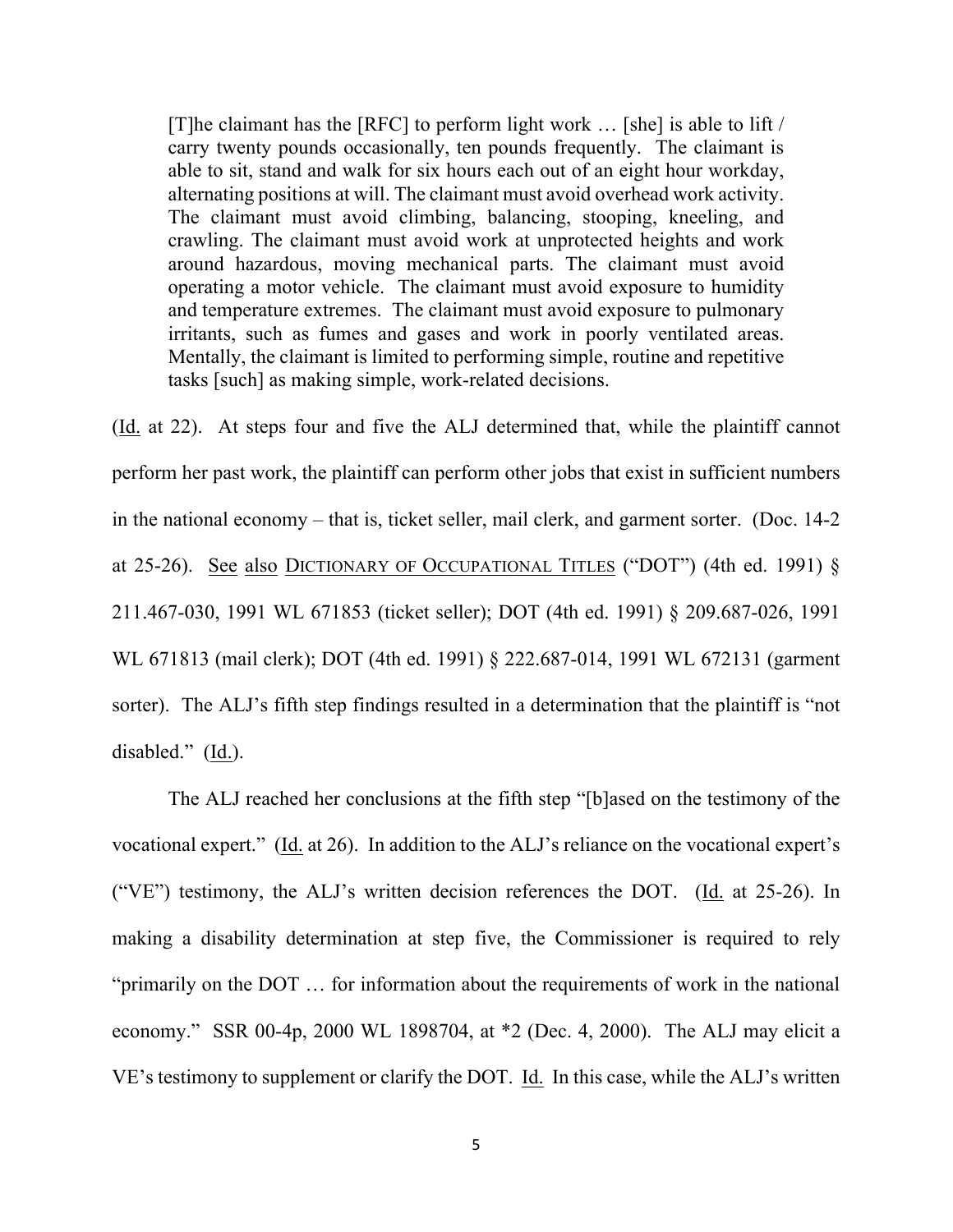decision intimates that the ALJ complied with SSR 00-4p and that she did not rely exclusively or predominately on the VE's testimony, the ALJ's allusion to the DOT is somewhat vague. Nevertheless, there is sufficient information in the written decision and in the administrative record as a whole for the court to conclude that the ALJ fulfilled her responsibility to look "primarily" to the DOT at step five. (Doc. 14-2 at 25-26, 52-54).

With regard to the plaintiff's motion to remand this cause under sentence six of §  $405(g)$ , the plaintiff argues that new evidence – which consists of interrogatory responses from a vocational expert retained by the plaintiff – merits remand for additional consideration by the ALJ because, according to the plaintiff, the evidence "confirms that the ALJ's RFC finding prevents the performance of the jobs identified at step five and other work existing in the national economy." (Doc. 12 at 3). The interrogatory responses were generated after the conclusion of the administrative proceedings. The Commissioner opposes a sentence six remand, and she argues that the plaintiff's new evidence is not material.

As to plaintiff's petition for remand pursuant to sentence four of  $\S$  405(g), the plaintiff does not challenge the ALJ's findings at steps one through four, including the ALJ's Residual Functional Capacity ("RFC") determination. However, the plaintiff argues that the ALJ committed reversible error at step five. It is undisputed that the ALJ did not pose a complete hypothetical question to the VE (Doc. 12 at 6; Doc. 13 at 4); the ALJ did not ask the VE about the RFC's stooping restriction. (Doc. 12 at 3; Doc 14-2 at 52-54). The plaintiff argues that the ALJ committed legal error and that the adverse decision is not based on substantial evidence because the ALJ failed "to pose a complete hypothetical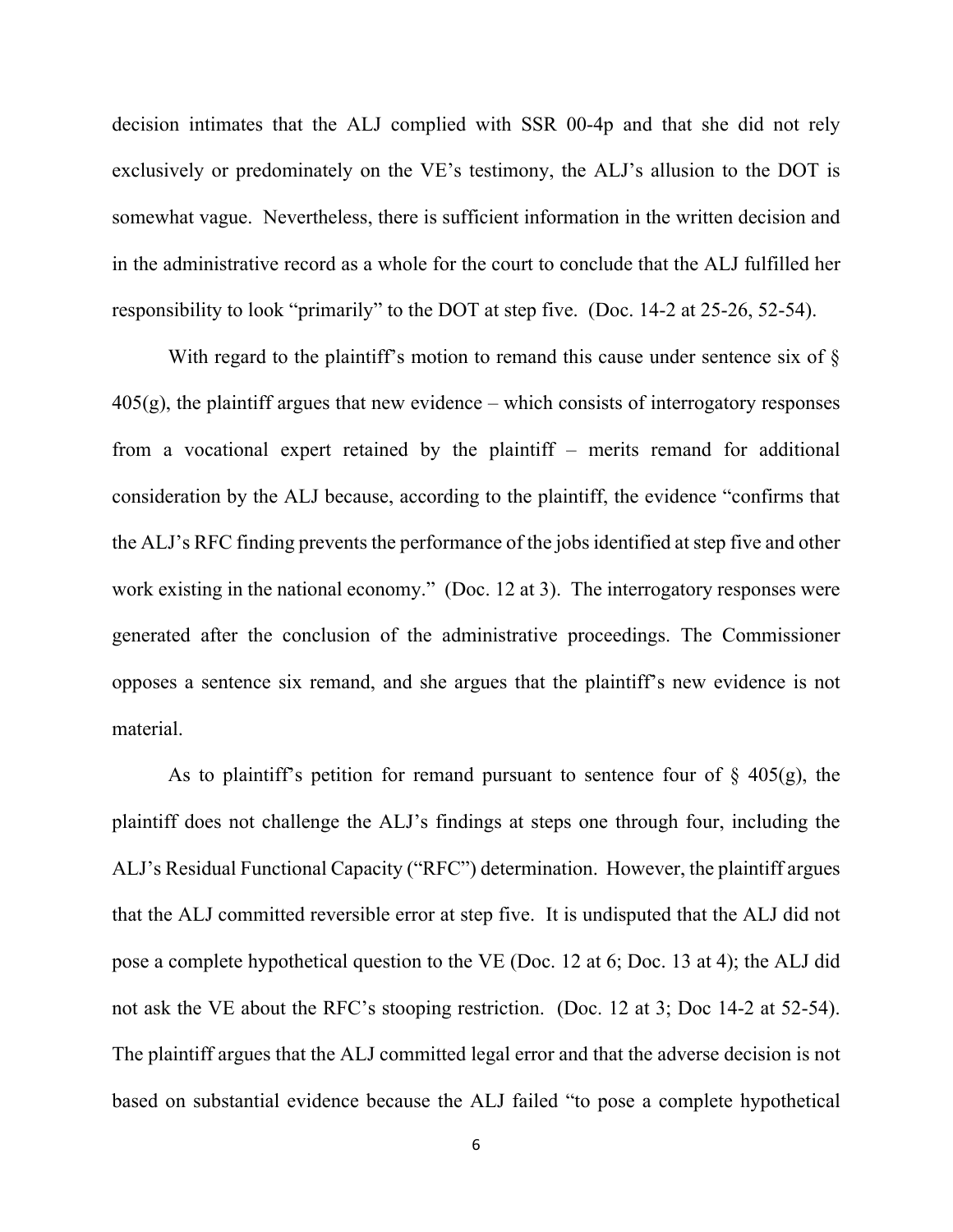question to the vocational expert" that comports with the ALJ's residual functional capacity ("RFC") assessment. (Doc. 12 at 3). In other words, the ALJ's incomplete hypothetical question is the crux of the plaintiff's request for a  $\S$  405(g) sentence four remand. The Commissioner asserts that the ALJ's incomplete hypothetical is a harmless error that does not alter the adverse disability determination because the jobs of ticket seller, mail clerk, and garment sorter do not require stooping. (Doc. 13 at 4).

## **I. Plaintiff's new evidence does not merit a sentence six remand.**

The plaintiff's new evidence is in the form of written interrogatory responses by Joshua S. Tilton, Ph.D. (Doc. 12-2). Dr. Tilton is a vocational expert who testified that the plaintiff cannot perform the jobs identified by the Commissioner because "[n]o stooping would eliminate any jobs that would require a worker to have a sit/stand option. As with sedentary jobs, any sitting requires stooping from the seated to the standing position and standing to the seated position." (Doc. 12-2 at 2-3). Dr. Tilton concluded that there are no jobs in the national economy that the plaintiff could perform due to the limitations of the RFC, particularly the "no stooping" limitation in combination with a sit/ stand option. (Id. at 3).

The Eleventh Circuit uses a three-part test to determine whether a sentence six remand is appropriate so that the Commissioner may consider new evidence that was not available at the time of the administrative proceedings.

Sentence six of 42 U.S.C.  $\S$  405(g) provides, in part, that "... the court ... may at any time order additional evidence to be taken before the Commissioner of Social Security, but only upon a showing that there is new evidence which is material and that there is good cause for the failure to incorporate such evidence into the record in a prior proceeding...." 42 U.S.C.  $\S$  405(g). To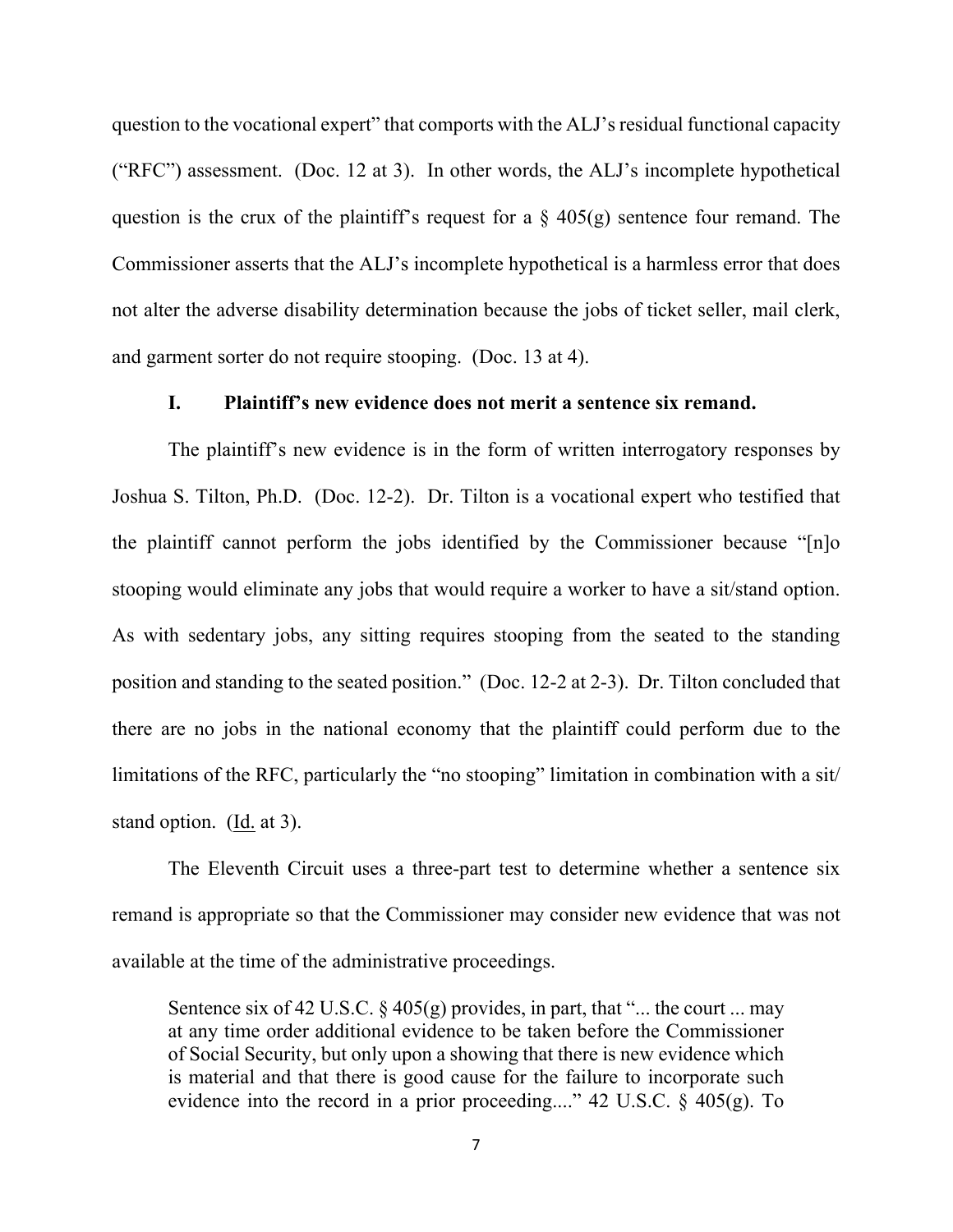obtain a remand on the basis of new evidence, the plaintiff must show: (1) that there is new, noncumulative evidence; (2) that the new evidence is material and a reasonable possibility exists that the new evidence would change the administrative result; and (3) good cause exists for plaintiff's failure to present the evidence at the appropriate administrative level. Falge v. Apfel, 150 F.3d 1320, 1323 (11th Cir. 1998) (citing Cannon v. Bowen, 858 F.2d 1541 (11th Cir. 1988)).

Mitchell v. Apfel, 1999 WL 33100499, at \*1 (M.D. Ala. Sept. 17, 1999) (Walker, J.). See also Anglin v. Soc. Sec. Admin., 602 F. App'x 483, 485 (11th Cir. 2015) (citing Vega v. Comm'r of Soc. Sec., 265 F.3d 1214, 1218 (11th Cir. 2001)) (employing the three-part test for new evidence gathered after the administrative proceedings). "[T]he judicial determination whether [a sentence six] remand is necessary is a *de novo* proceeding." Caulder v. Bowen, 791 F.2d 872, 875 (11th Cir. 1986) (quoting Cherry v. Heckler, 760 F.2d 1186, 1194 (11th Cir.1985)).

Dr. Tilton's interrogatory responses are new and non-cumulative evidence, and the Commissioner does not argue otherwise. See Mitchell, 1999 WL 33100499, at \*2.

Also, the plaintiff meets her light burden of showing good cause. "Under Eleventh Circuit law, it appears that establishing 'good cause' requires no more than a showing that the evidence did not exist until after the conclusion of the administrative proceedings." Mitchell, 1999 WL 33100499, at \*2 (citing Hyde v. Bowen, 823 F.2d 456, 459 (11th Cir. 1987) ("[B]ecause this new evidence did not exist at the time of the administrative proceedings Hyde has established good cause for failure to submit the evidence at the administrative level."); Smith v. Bowen, 792 F.2d 1547, 1550 (11th Cir. 1986) ("Smith has established good cause for failure to submit the evidence at the administrative level because it did not exist at that time."); Cannon v. Bowen, 858 F.2d 1541, 1546 (11th Cir. 1988)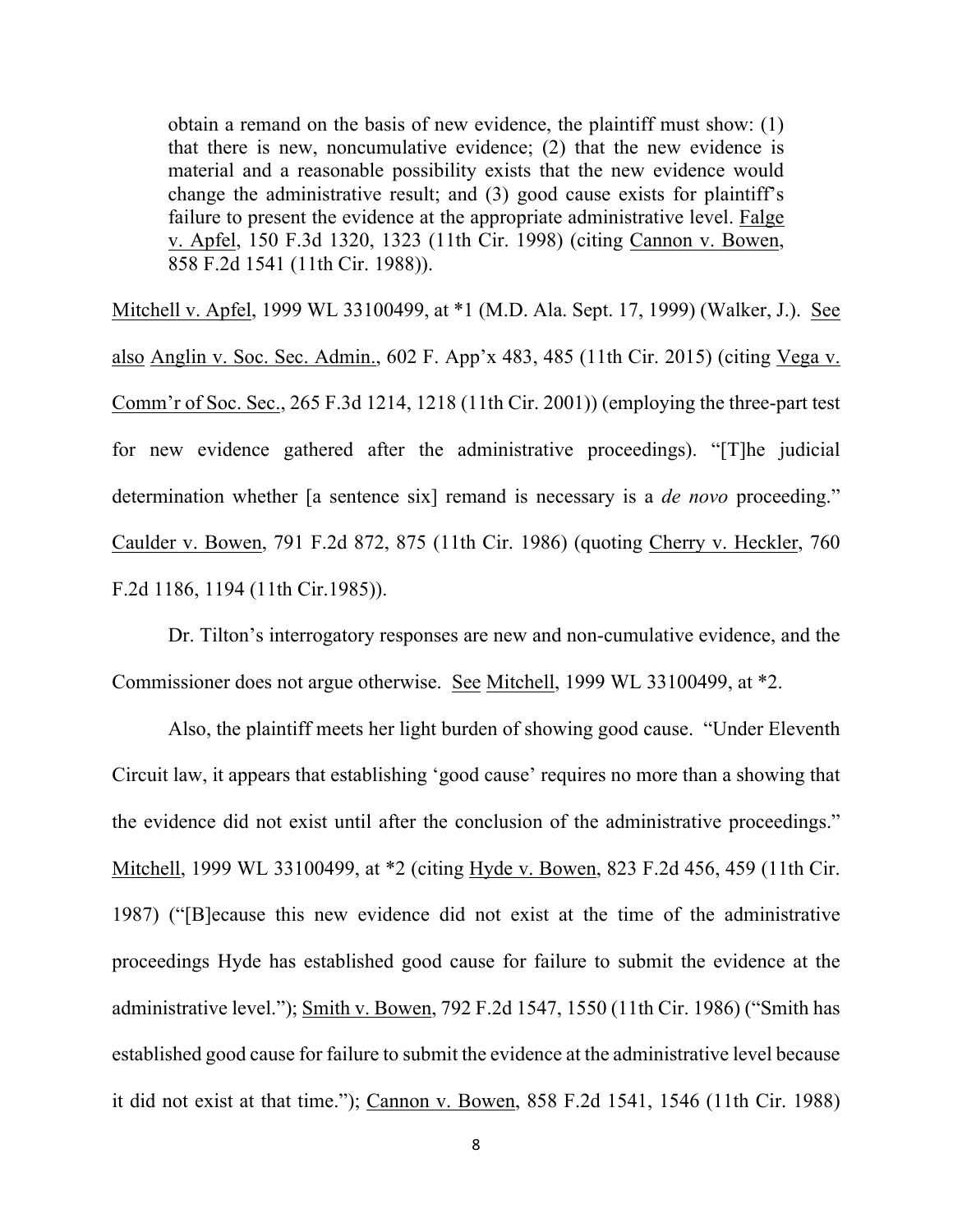("[T]here is good cause for failing to present the evidence because it did not exist at the time of the administrative hearing or the district court proceedings."); Caulder v. Bowen, 791 F.2d 872, 878 (11th Cir. 1986) ("We ... find that Caulder did establish good cause for the failure to submit the evidence at the administrative level because the evidence did not exist at that time.")).<sup>3</sup> See also Jones v. Colvin, 2013 WL 842704, at  $*3$  (M.D. Ala. Mar. 6, 2013) (agreeing with the "good cause" analysis of Mitchell). It is undisputed that Dr. Tilton's evidence did not exist until after the conclusion of the administrative proceedings; accordingly, the plaintiff has demonstrated good cause.

However, this does not end the court's inquiry. The parties' primary point of contention focuses on the question of the materiality of Dr. Tilton's testimony. The Commissioner argues that Dr. Tilton's testimony is not material because "it could not reasonably have been expected to change the ALJ's decision." (Doc. 13 at 8). Moreover, the Commissioner contends that the plaintiff provides no evidence "that the ALJ would have credited Dr. Tilton's interrogatories. [1] (Id.). The plaintiff asks the court to weigh Dr. Tilton's interrogatory responses against the administrative record, to reverse the ALJ's decision, and to remand this matter with instructions for the Commissioner to award

<u> 1989 - Johann Barn, mars eta bat erroman erroman erroman erroman erroman erroman erroman erroman erroman err</u>

<sup>&</sup>lt;sup>3</sup> Nearly eighteen years ago, the undersigned noted that, "Were this court writing on a clean slate, it would adopt the view of the Fifth Circuit that there must be good cause for the failure to [gather the new evidence] during the administrative process." Mitchell, 1999 WL 33100499, at \*2 (citing Pierre v. Sullivan, 884 F.2d) 799, 803 (5th Cir. 1989) ("The mere fact that a medical report is of recent origin is not enough to meet the good cause requirement.... [T]he I.Q. test here at issue could have been administered at any time. Pierre has not offered good cause why the test was not performed earlier."); Geyen v. Secretary of Health and Human Services, 850 F.2d 263 (5th Cir. 1988); Willis v. Secretary of Health and Human Services, 727 F.2d 551 (6th Cir. 1984)). The passing of time has not changed the court's view on this point.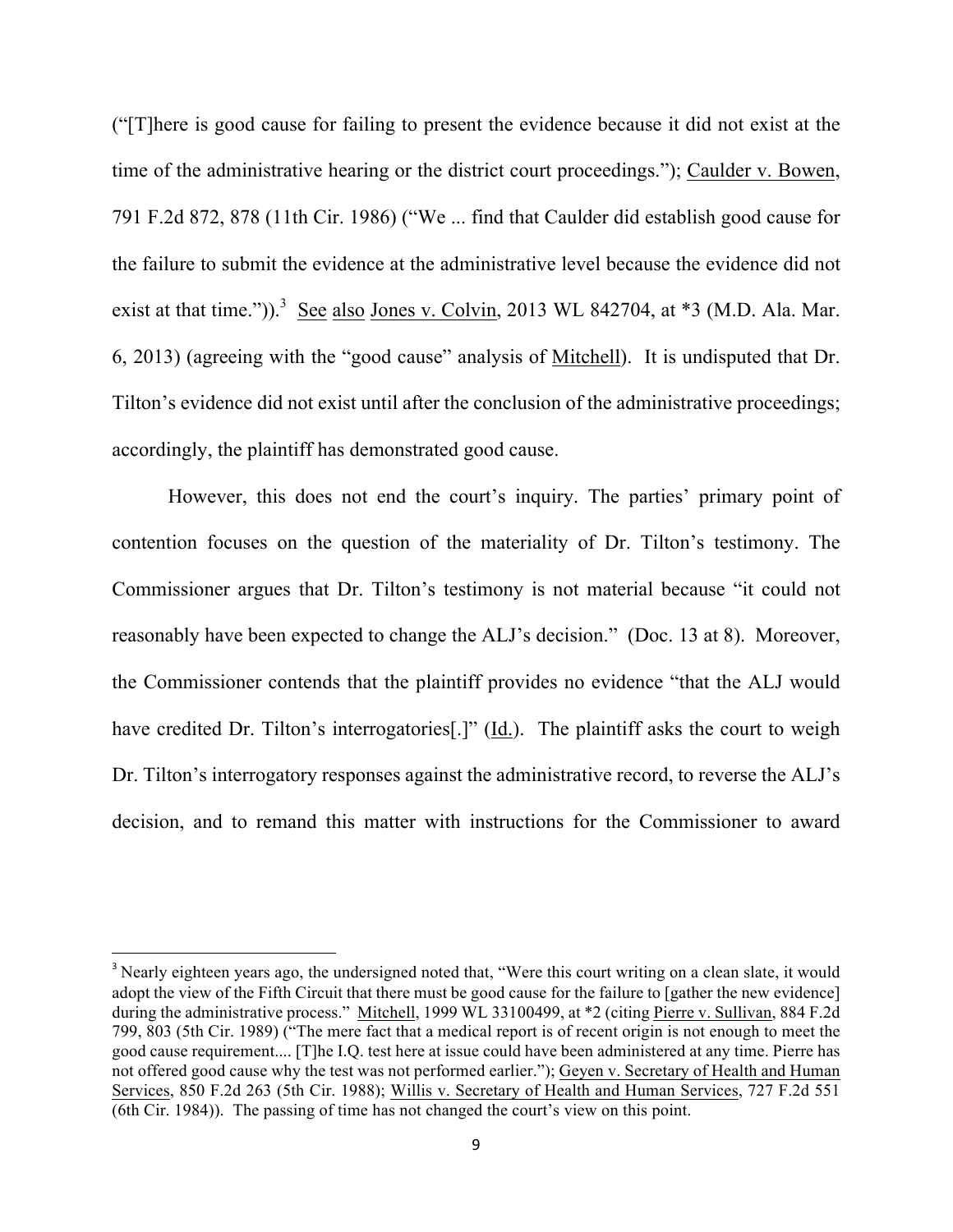benefits or, alternatively, to remand the cause so that the ALJ can consider the new evidence and conduct additional proceedings. (Doc. 12 at 6-9).

"[T]he underlying question of materiality of new evidence is … a question of law."

Caulder, 791 F.2d at 875 (citation omitted). As this court discussed in Mitchell,

The court … may not itself consider and weigh the new evidence in determining whether the ALJ's decision is supported by substantial evidence. See Falge v. Apfel, 150 F.3d 1320, 1323 (11th Cir. 1998)("[W]hen the [Appeals Council] has denied review, we will look only to the evidence actually presented to the ALJ in determining whether the ALJ's decision is supported by substantial evidence."). Additionally, the court is not permitted to "discount" the evidence at this stage of the proceedings—although the ALJ may certainly do so on remand. See [Cannon v. Bowen, 858 F.2d 1541, 1546 (11th Cir. 1988)] ("Such evidence, if not discredited by the Secretary, is material and could change the administrative result."); Wright v. Heckler, 734 F.2d 696, 697 (11th Cir. 1984) ("If this [new] evaluation were accepted, a disability based on mental impairments might well exist and grids not be applicable. We conclude that the district court erred in finding that there was no possibility that the new evidence would affect the Secretary's decision."). The court concludes that the remaining issue before it on the motion to remand is whether the evidence—accepted as valid—is "'material' in that it is relevant and probative so there is a reasonable possibility that it would change the administrative results." Cannon, 858 F.2d at 1546.

Mitchell, 1999 WL 33100499, at \*3.

<u> 1989 - Johann Barn, mars eta bat erroman erroman erroman erroman erroman erroman erroman erroman erroman err</u>

A sentence six "remand request should be denied if it is simply a delaying tactic" or when the new evidence, although it might be relevant, "is of limited value and insufficient to justify the administrative costs and delay of a new hearing." Caulder, 791 F.2d at 876 (quoting Chaney v. Schweiker, 659 F.2d 676, 679 (5th Cir. Oct. 21, 1981)).<sup>4</sup> It is clear that

<sup>&</sup>lt;sup>4</sup> There are two categories of Fifth Circuit cases that constitute binding authority in the Eleventh Circuit. In Bonner v. City of Prichard, 661 F.2d 1206, 1209 (11th Cir. 1981) (*en banc*), the Eleventh Circuit adopted as binding precedent all Fifth Circuit decisions prior to October 1, 1981. Also, a decision of a "Unit B" panel of the former Fifth Circuit is binding on the Eleventh Circuit even if the decision was issued after September 30, 1981. See Matter of Int'l Horizons, Inc., 689 F.2d 996, 1004 n.17 (11th Cir. 1982). The Chaney decision falls into neither category; consequently, it is not binding authority in the Eleventh Circuit.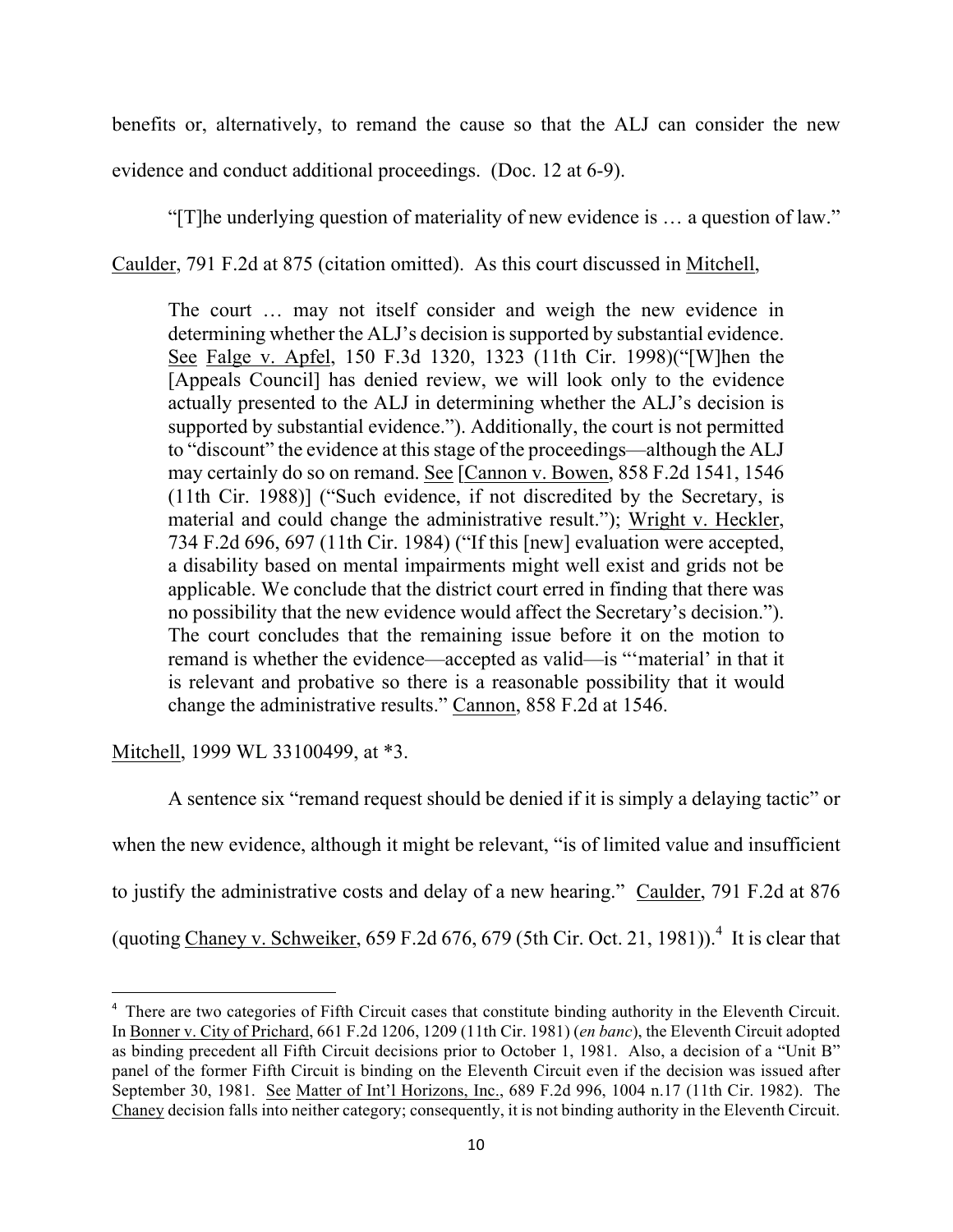the plaintiff's motion to remand is not made for the purpose of delay. The court assumes *arguendo* that the plaintiff's new evidence is valid on its face and relevant. However, the evidence is not material because there is no possibility that it would alter the Commissioner's decision. The ALJ could not rely on Dr. Tilton's interrogatory responses without committing legal error.

Dr. Tilton's testimony – that sitting and standing necessarily involve stooping – cannot be considered because an ALJ "may not rely on evidence provided by a VE … if that evidence is based on underlying assumptions or definitions that are inconsistent with [the Social Security Administration's ("SSA")] regulatory policies or definitions." SSR 00-4p, 2000 WL 1898704, at \*3 (Dec. 4, 2000). Dr. Tilton's attempt to add a stooping component to a sit/stand option conflicts with established definitions and common usage of the term "stooping."

The SSA defines "stooping" as "bending the body downward and forward by bending the spine at the waist." SSR 83-14 (S.S.A. Jan. 1, 1983). See also Young v. Astrue, 2012 WL 3962399, at \*8 n.4 (S.D. Fla. Sept. 10, 2012) (noting that the SSA's definition of "stooping" is articulated in SSR 83-14 and that the DOT definition of "stooping" is "bending [the] body downward and forward by bending [the] spine at the waist, requiring full use of lower extremities and the back muscles.") (bracketed text in original). Even if Dr. Tilton is correct that the action of sitting or standing necessarily causes one to stoop, his testimony is inconsistent with the DOT and the SSA's policy of deferring to the DOT's express job requirements. Pursuant to SSR 00-4p, "[o]ccupational evidence provided by a VE generally should be consistent with the occupational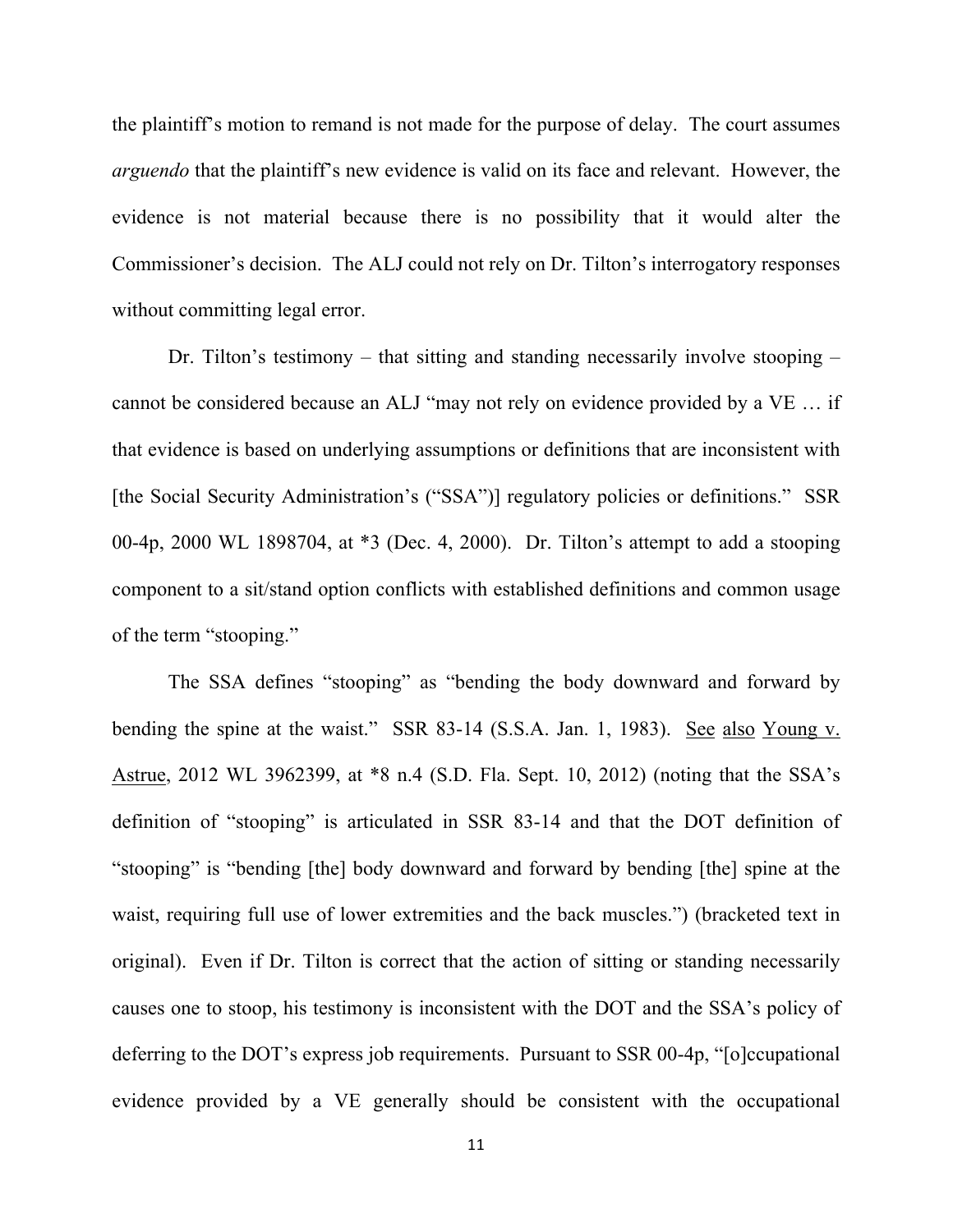information supplied by the DOT." 2000 WL 1898704, at \*2. The Commissioner correctly observes that, according to the DOT and by definition, the jobs of ticket seller, mail clerk, and garment sorter do not require or involve stooping. See DOT (4th ed. 1991) § 211.467- 030, 1991 WL 671853 (ticket seller); DOT (4th ed. 1991) § 209.687-026, 1991 WL 671813 (mail clerk); DOT (4th ed. 1991) § 222.687-014, 1991 WL 672131 (garment sorter). According to the DOT, the act of "stooping" is "Not Present - Activity or condition does not exist" for the jobs of ticket seller, mail clerk, and garment sorter. Id.

"When there is an apparent unresolved conflict between VE … evidence and the DOT, the adjudicator must elicit a reasonable explanation for the conflict before relying on the VE … evidence to support a determination or decision about whether the claimant is disabled." 2000 WL 1898704, at \*2. Dr. Tilton's written testimony lacks any reference to or acknowledgement that his finding that there is always a need to stoop when one sits or stands is in direct conflict with the DOT as to the jobs of ticket seller, mail clerk, and garment sorter, and his interrogatory responses do not explain the unresolved conflict between his testimony and the DOT. Because Dr. Tilton's testimony "is based on underlying assumptions or definitions" that are inconsistent with the DOT and SSR 00-4p, and his interrogatory responses do not provide an explanation for the inconsistency, the ALJ would commit an error of law by relying upon Dr. Tilton's interrogatory responses. For these reasons, the evidence is not "material" and there is not "a reasonable possibility that [Dr. Tilton's testimony] would change the administrative results." Cannon, 858 F.2d at 1546.

### **II. The ALJ's incomplete hypothetical question is harmless error.**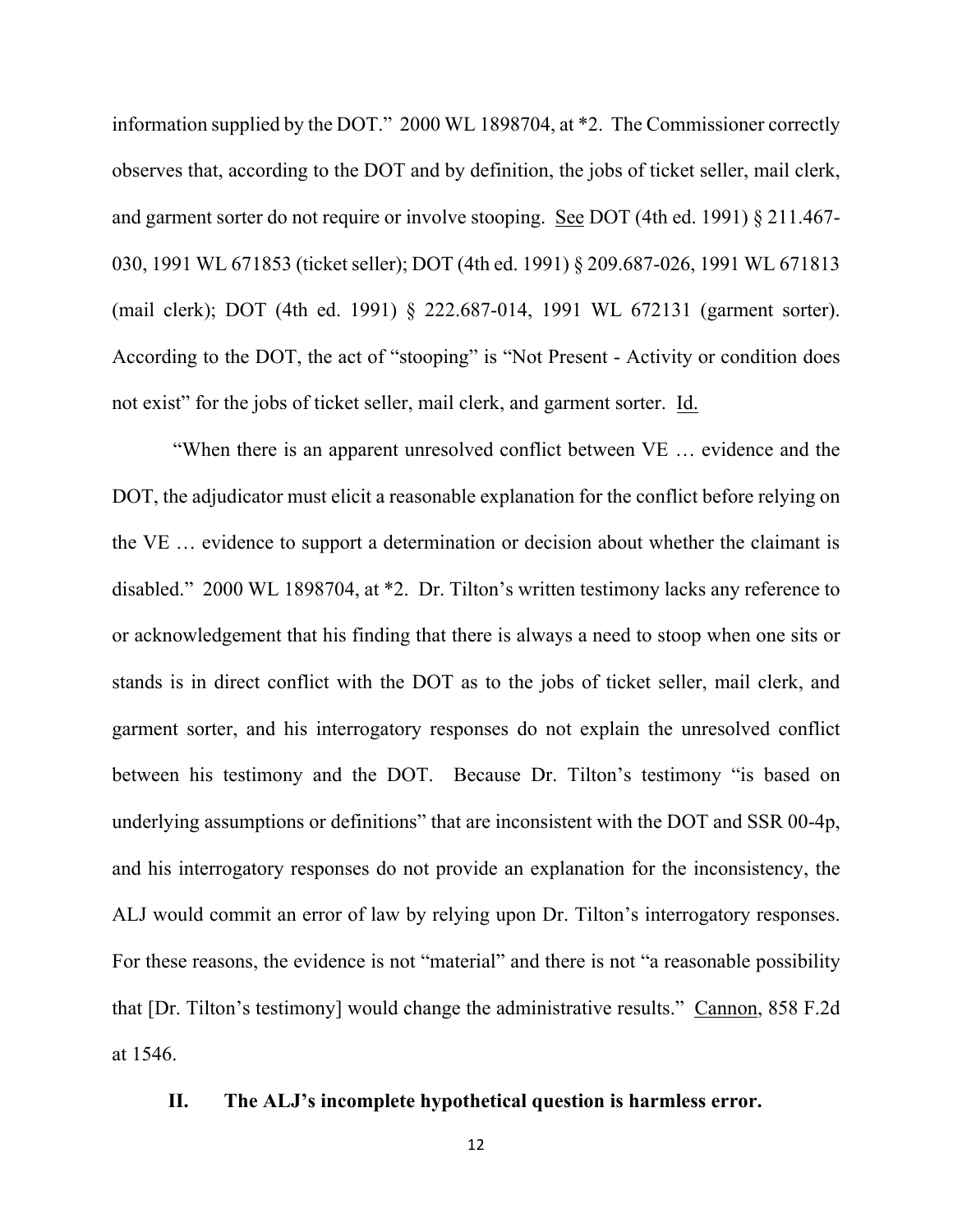As discussed *supra*, plaintiff argues in support of her petition for a sentence four remand that the ALJ posed an incomplete hypothetical question to the VE, and that the error is not harmless. The plaintiff is correct on two relevant points of law: (1) "once a claimant proves that she can no longer perform her past relevant work, the burden shifts to the Commissioner to show the existence of other jobs in the national economy which, given the claimant's impairments, the claimant can perform," Jones v. Apfel, 190 F.3d 1224, 1229-30 (11th Cir. 1999) (citations and marks omitted), and (2) if the ALJ relies on a vocational expert's testimony to meet the Commissioner's burden to show other jobs, the ALJ "must pose a hypothetical question which comprises all of the claimant's impairments." Wilson v. Barnhart, 284 F.3d 1219, 1227 (11th Cir. 2002) (citing Jones, *supra*). The record is clear that the ALJ neglected to mention a stooping restriction when she questioned the VE. (Doc. 12; 13; 14-2 at 52-54). Because the ALJ's hypothetical question failed to account for all of the plaintiff's impairments, the vocational expert's testimony does not constitute substantial evidence to support the ALJ's findings at step five of the sequential evaluation process.<sup>5</sup> See Wilson, 284 F.3d at 1227.

<u> 1989 - Johann Barn, mars eta bat erroman erroman erroman erroman erroman erroman erroman erroman erroman err</u>

<sup>&</sup>lt;sup>5</sup> There is no precedent in the Eleventh Circuit establishing "that the ALJ must announce her RFC determination prior to posing the hypothetical question." Syed v. Astrue, 441 F. App'x 632, 635 n.2 (11th Cir. 2011). A hypothetical question will be deemed complete as long as a claimant's limitations are expressly or implicitly included within the query. See, e.g., Beasterfeld v. Commissioner of Soc. Sec., 511 F. App'x 514, 515 (11th Cir. 2012) (hypothetical question incorporating sit/stand option accounted for inability to walk for one block over rough or uneven surfaces since, if the claimant "would be able to sit or stand at will, she would necessarily be able to stop and rest when the distance or texture of the ground made walking too difficult"); Moore v. Commissioner of Soc. Sec., 478 F. App'x 623, 625 (11th Cir. 2012) (an inability to walk on uneven ground at a reasonable pace and the ability to walk only 250 feet without a cane were implicitly included within in a hypothetical that provided for a sit/stand option which "limited the available jobs to those permitting constant access to a chair"). However, the implicit inclusion exception does not apply in the instant action. The hypothetical question posed by the ALJ does not contain information that obviates the need to ask the VE about a stooping restriction, and the parties do not contend otherwise.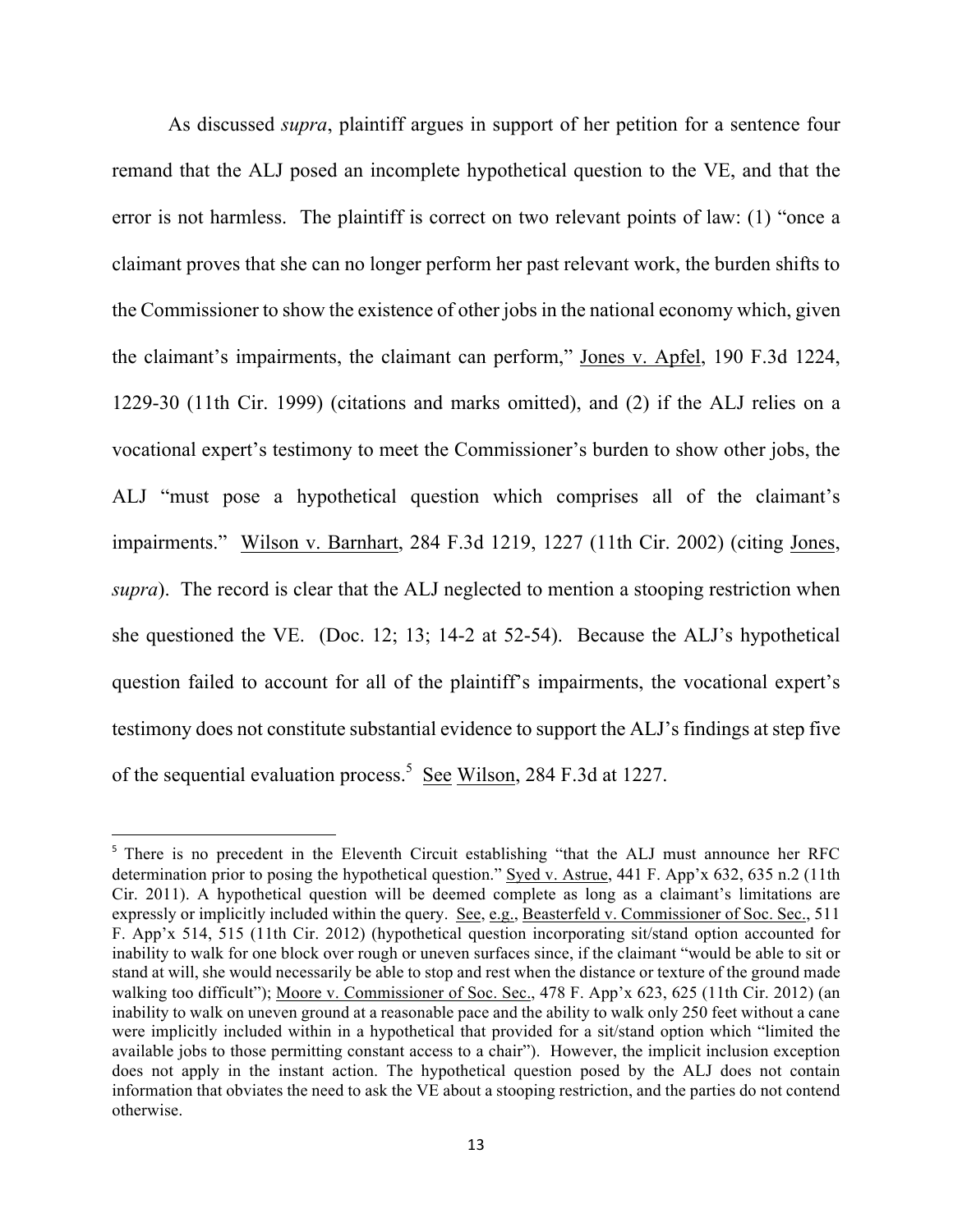That said, remand is inappropriate and unwarranted if the ALJ's error is harmless.<sup>6</sup> See Jones v. Commissioner of Soc. Sec., 411 F. App'x 295, 298 (11th Cir. 2011). In Jones, the Court found that substantial evidence did not support the ALJ's conclusions at the fifth step because the ALJ posed an incomplete hypothetical to the VE. Id. Jones was unable to drive, and the ALJ's hypothetical did not expressly or implicitly "encompass Jones's driving restriction." Id. However, the Eleventh Circuit concluded that the ALJ's error was harmless because "the functional requirements of the jobs identified by the VE—final assembler, lens-block gauger, and food and beverage order clerk—do not appear to involve driving. Moreover, Jones makes no argument that the essential function of any of these jobs includes driving." Id. "[T]he ALJ's failure to include the driving limitation was harmless because it did not affect the outcome of Jones's case." Id. (citing Diorio v. Heckler, 721 F.2d 726, 728 (11th Cir. 1983) ("We find that the ALJ made erroneous statements of fact, but we conclude that this was harmless error in the context of this case and that the ALJ applied the proper legal standard when considering the vocational factors.")).

Similar to Jones, the jobs identified by the VE – ticket seller, mail clerk, and garment sorter – do not involve the restriction that is absent from the ALJ's hypothetical question to the VE. See 1991 WL 371853; 1991 WL 671813; 1991 WL 672131. The ALJ's failure to include the stooping restriction in her hypothetical to the VE is harmless error, as it does

<u> 1989 - Johann Barn, mars eta bat erroman erroman erroman erroman erroman erroman erroman erroman erroman err</u>

<sup>&</sup>lt;sup>6</sup> The parties acknowledge the harmless error exception in their briefs, but they disagree about its applicability to the facts of the instant case. (Doc. 12 at 7; Doc. 13 at 6).